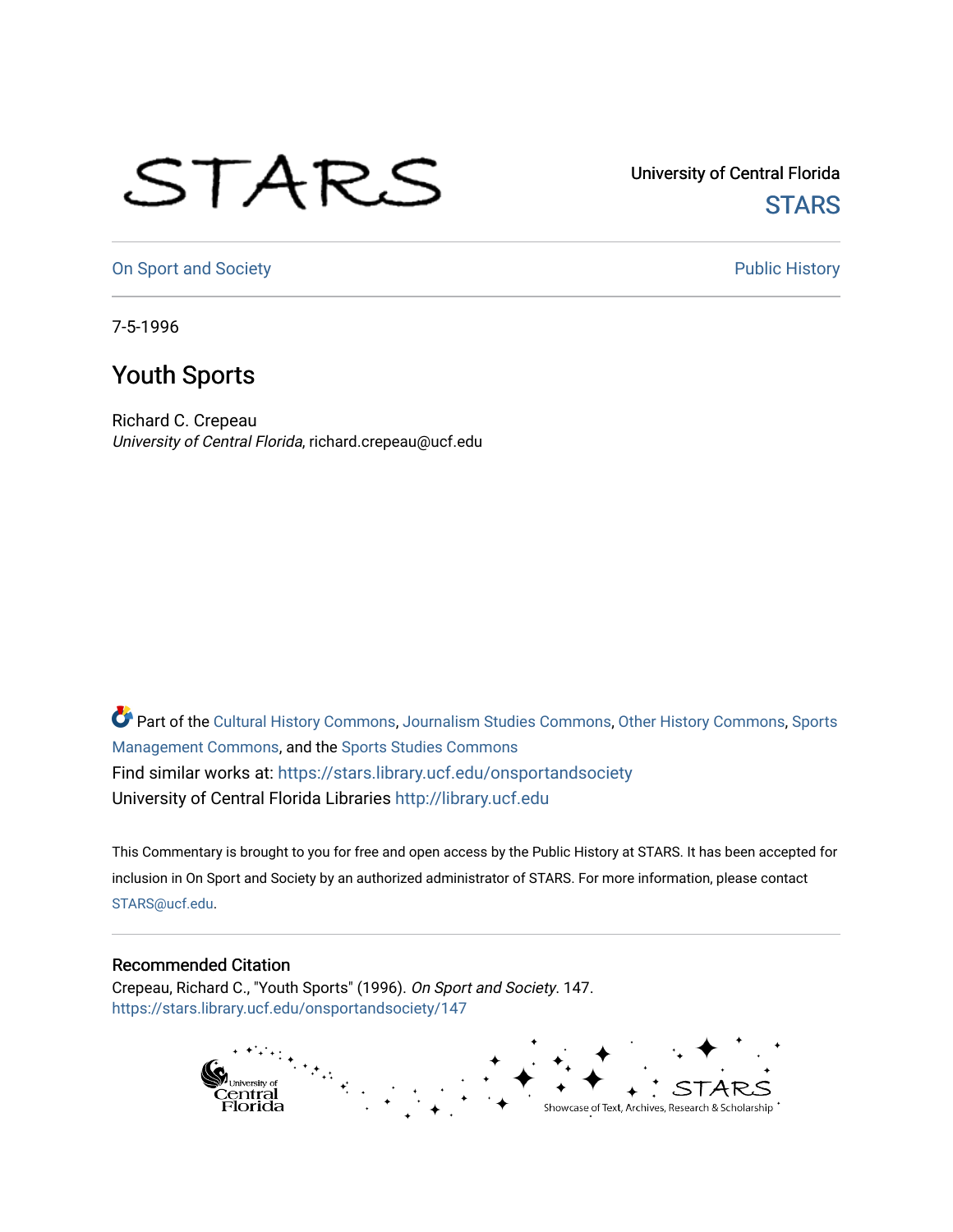## SPORT AND SOCIETY FOR H-ARETE JULY 5, 1996

 (This commentary was originally broadcast in May of 1995)

There has been a commercial running on the tube the past few months in which a young father is sitting at a Little League baseball game with a cellular telephone. After the kid comes to bat and gets a hit dad dials up mom and passes on the news. High tech has come to Little League baseball. Dad can connect Mom to the game instantaneously, and of course in the World of TV the news is good. The kid gets a base hit. In the next version mom will run to the computer and send the news to grandma on the internet.

This little TV melodrama sent me back to something I have been thinking about a great deal lately, and that is just how much sport for kids has changed in the past forty years since I was Little League age.

In fact I never played Little League baseball. It was a suburban phenomenon in my area, and I was a child of the city. When I played baseball as a child it was at the park. In summer I, along with several friends, would go off with glove and bat and ball to an empty lot or a park where we would play baseball. We walked there. No one's mother had to give us a ride. Sometimes others would join us, and at times there were enough players for six or seven to a side and we would play a game. If not, we would ta ke our turns pitching, hitting, and fielding, often for hours on end. In winter the pattern was replicated for hockey.

There were no parents, no coaches, no uniforms, no sponsors, no spikes, no gatorade, no parents, no noth'in. Just a bat, a ball, and some kids. It was fun. It was challenging. There were pressures to perform better than one's peers. There were arguments:

```
 It was a strike!
    Was not!
    Was too!
And it could deteriorate from there.
```
When we were a little older, thirteen or fourteen, there was a coach and even a uniform, while playing for the primary school team. There was a little more pressure, but again, mostly it was fun. There were even a few parents, but no one paid much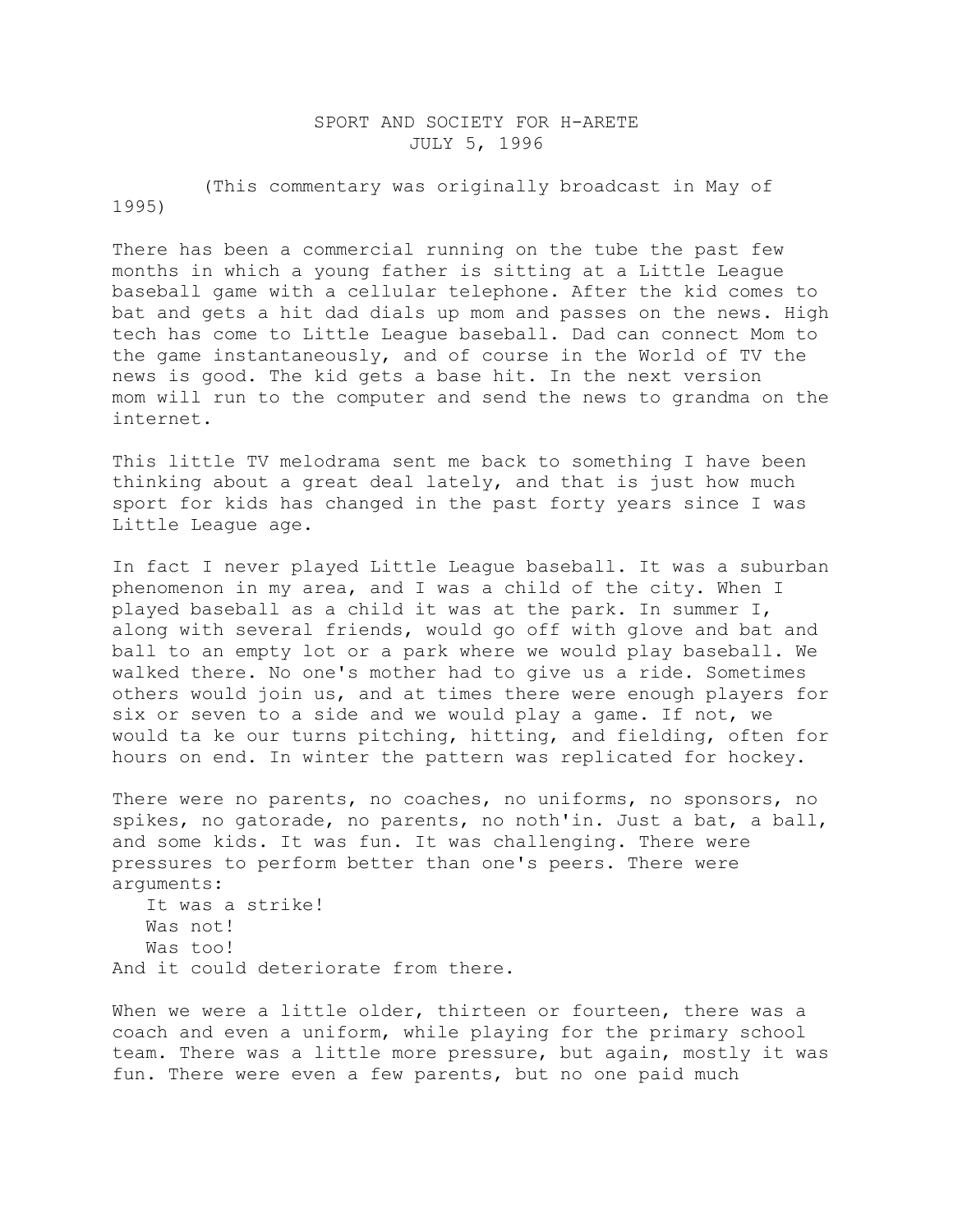attention to them and mostly they did not make fools of themselves or embarrass their children.

It was largely disorganized sport. And mostly it was fun.

What has happened to that world? It is still there, certainly in the inner city with basketball, but in the middle class world of America, it is gone. Replaced by Little League with its uniforms, sponsors, multiple coaches, screaming parents, the obsession to win, rules and regulations, and documentation. District, regional, and national championships are the oversight responsibility of district, regional, and national officials. There is even television, the ultimate validator of the modern sporting experience.

All of which increases the pressures on ten, eleven and twelve year old kids, and gives ulcers to their parents. What happened to the older world? It is gone. The victim of modern society with all of its attendant problems.

The idea that kids could go off on their own without adult supervision for a day to a public park is nearly unthinkable. The fear of child molesters, drug dealers, kidnappers, and assorted perpetrators of evil is so great that parents would not think of letting their children go that far from home without adult supervision. The dangers of modern urban living, or at least the fear of those dangers, are just too great.

The notion of spontaneous play has nearly gone out of our world. If it's not organized, not scheduled, does not register in the standings nor lead to a championship, it no longer seems worth doing. Is this the thought pattern of the modern child?

Whatever the case may be, something has been lost, and I think mostly that something is fun. Sport should first of all be playful and fun, before it becomes structured and organized. And each child should have an opportunity to experience sport at that level.

Recently my brother-in-law took his six-year-old to a basketball activity at a local gym. The assumption was that the six-yearolds would get their introduction to the game. Presumably they would learn the fundamentals of passing and dribbling, and get some instruction on shooting and rules.

Instead what they got was a highly structured clinic of complex passing, driving, and shooting drills directed by a gung-ho high